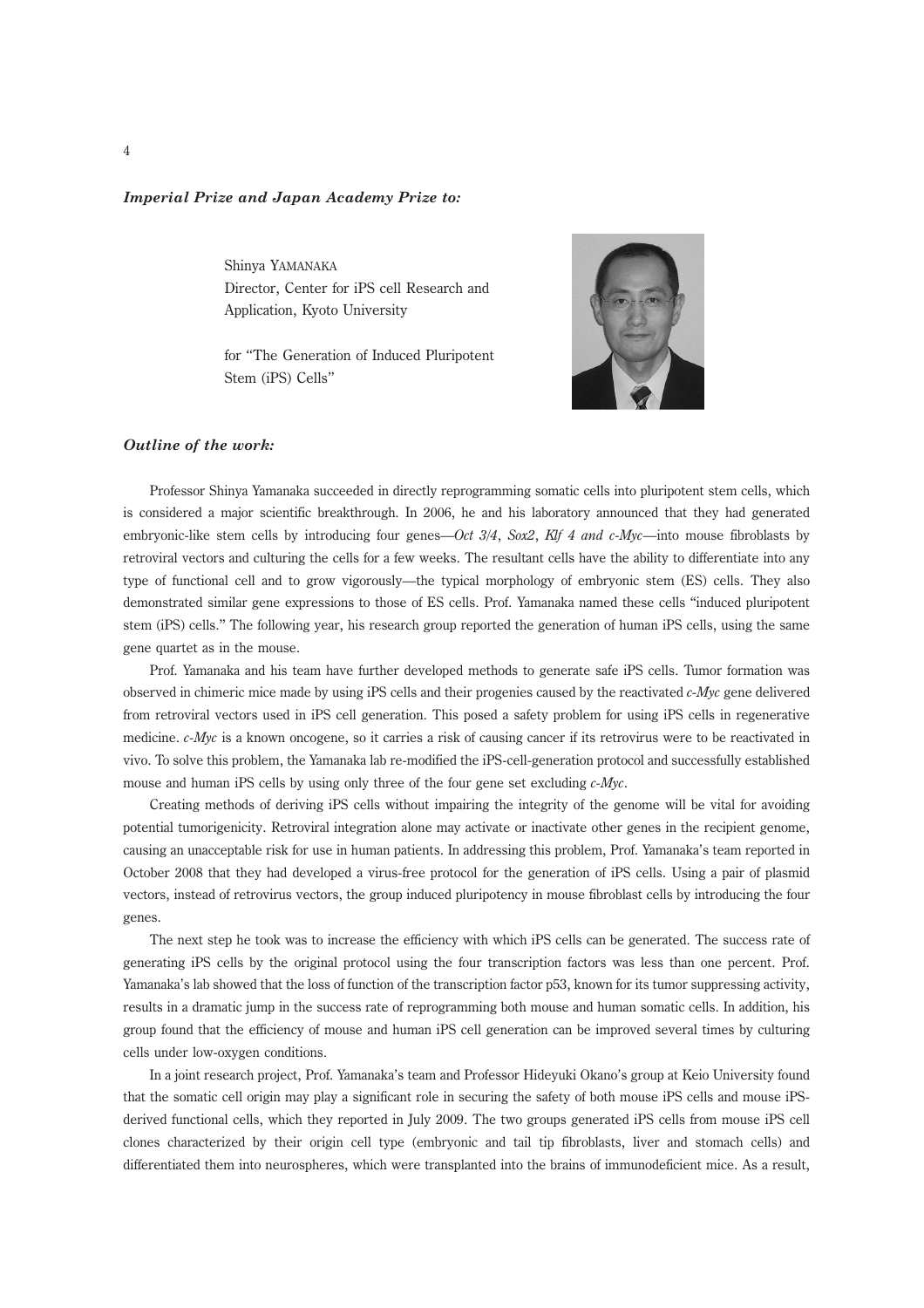neurospheres made from embryonic fibroblast-derived iPS cells and stomach-derived iPS cells showed similarly low mortality and tumorigenicity. The study also showed that the absence or presence of retrovirally delivered  $c$ -Myc had no appreciable effect on the rate of tumor formation. These findings show the need for vigorous evaluation using human cells prior to any therapeutic application.

It was known that differentiated cells can be reprogrammed as some scientists had proven it experimentally using frogs or sheep. Prof. Yamanaka's discovery—reprogramming somatic cells by using only four to three genes—shocked the stem-cell research community worldwide because his iPS cell technique makes it possible to induce pluripotency in a comparatively simple and highly reproducible manner. Furthermore, as iPS cells do not require the destruction of early stage embryos, needed in isolating ES cells, their use precludes ethical issues surrounding human ES cells. iPS cells also circumvent risks of immune rejection when ES-derived functional cells are transplanted into a body. Therefore, the technology is expected to be used for understanding the mechanisms of various intractable diseases, drug screening and toxicology, and may be applied to cell transplant therapy in the future. Further studies on the mechanisms of reprogramming cells will also contribute to the advancement of basic science in cell biology.

## References

- 1. Kazuki, Y., Hiratsuka, M., Takiguchi, M., Osaki, M., Kajitani, N., Hoshiya, H., Hiramatsu, K., Yoshino, T., Kazuki, K., Ishihara, C., Takehara, S., Higaki, K., Nakagawa, M., Takahashi, K., Yamanaka, S., Oshimura, M. Complete genetic correction of iPS cells from duchenne muscular dystrophy. Mol Ther 18: 386–393, 2010.
- 2. Takahashi, K., Narita, M., Yokura, M., Ichisaka, T., Yamanaka, S. Human induced pluripotent stem cells on autologous feeders. PLoS ONE 4: e8067, 2009.
- 3. Nagata, S., Toyoda, M., Yamaguchi, S., Hirano, K., Makino, H., Nishino, K., Miyagawa, Y., Okita, H., Kiyokawa, N., Nakagawa, M., Yamanaka, S., Akutsu, H., Umezawa, A., Tada, T. Efficient reprogramming of human and mouse primary extra-embryonic cells to pluripotent stem cells. Genes Cells 14: 1395–1404, 2009.
- 4. Nakamura, K., Salomonis, N., Tomoda, K., Yamanaka, S., Conklin, B.R. Gi-Coupled GPCR signaling controls the formation and organization of human pluripotent colonies. PLoS ONE 4: e7780, 2009.
- 5. Tanaka, Y., Ikeda, T., Kishi, Y., Masuda, S., Shibata, H., Takeuchi, K., Komura, M., Iwanaka, T., Muramatsu, S., Kondo, Y., Takahashi, K., Yamanaka, S., Hanazono, Y. ERas is expressed in primate embryonic stem cells but not related to tumorigenesis. Cell Transplant 18: 381–389, 2009.
- 6. Iwawaki, T., Akai, R., Yamanaka, S., Kohno, K. Function of IRE1 alpha in the placenta is essential for placental development and embryonic viability. Proc Natl Acad Sci USA 106: 16657–16662, 2009.
- 7. Nishimura, K., Nakagawa, T., Ono, K., Ogita, H., Sakamoto, T., Yamamoto, N., Okita, K., Yamanaka, S., Ito, J. Transplantation of mouse induced pluripotent stem cells into the cochlea. Neuroreport 20: 1250–1254, 2009.
- 8. Silva, J., Nichols, J., Theunissen, T.W., Guo, G., van Oosten, A.L., Barrandon, O., Wray, J., Yamanaka, S., Chambers, I., Smith, A. Nanog is the gateway to the pluripotent ground state. Cell 138: 722–737, 2009.
- 9. Yoshida, Y., Takahashi, K., Okita, K., Ichisaka, T., Yamanaka, S. Hypoxia enhances the generation of induced Pluripotent Stem Cells. Cell Stem Cell 5: 237–241, 2009.
- 10. Hong, H., Takahashi, K., Ichisaka, T., Aoi, T., Kanagawa, O., Nakagawa, M., Okita, K., Yamanaka, S. Suppression of induced pluripotent stem cell generation by the p53–p21 pathway. Nature 460: 1132–1135, 2009.
- 11. Yokoo, N., Baba, S., Kaichi, S., Niwa, A., Mima, T., Doi, H., Yamanaka, S., Nakahata, T., Heike, T. The effects of cardioactive drugs on cardiomyocytes derived from human induced pluripotent stem cells. Biochem Biophys Res Commun 387: 482–488, 2009.
- 12. Miura, K., Okada, Y., Aoi, T., Okada, A., Takahashi, K., Okita, K., Nakagawa, M., Koyanagi, M., Tanabe, K., Ohnuki, M., Ogawa, D., Ikeda, E., Okano, H., Yamanaka, S. Variation in the safety of induced pluripotent stem cell lines. Nat Biotechnol 27: 743–745, 2009.